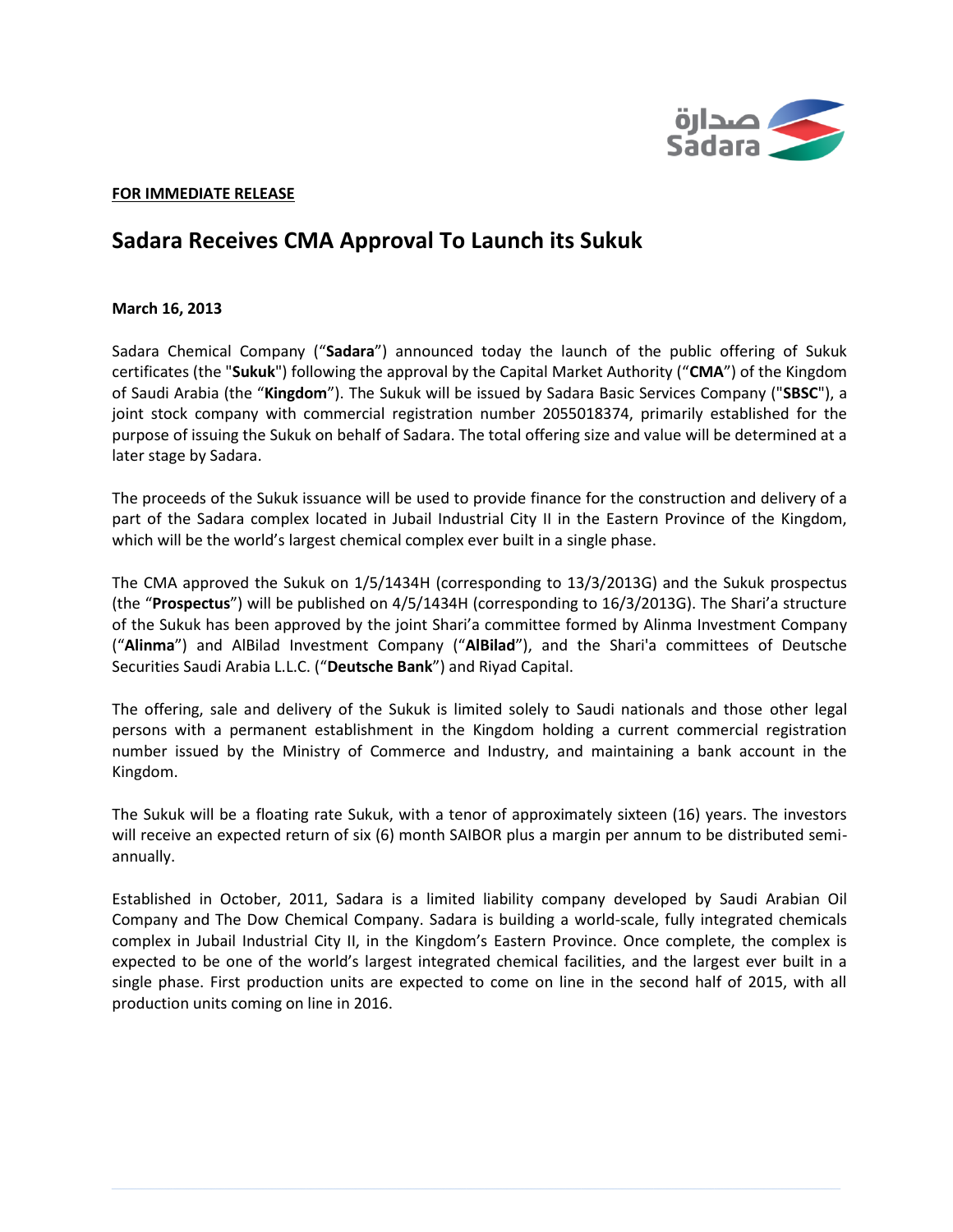

Sadara has appointed Deutsche Bank, AlBilad, Alinma and Riyad Capital as joint lead managers and joint book runners. The joint lead managers and joint book runners appointed Milbank, Tweed, Hadley & McCloy LLP and Zeyad Khoshaim Law Firm in association with Allen & Overy LLP as their legal advisors. Sadara and SBSC appointed Hatem Abbas Ghazzawi & Co. and Dr. Waleed N. Al-Nuwaiser in association with White & Case LLP as their legal advisors.

More details on the Sukuk, including the **Prospectus**, will be available on the websites of Sadara [\(www.sadara.com\)](http://www.sadara.com/), SBSC [\(www.sadarabasicservicescompany/prospectus.pdf\)](http://www.sadara.com/sadarabasicservicescompany/prospectus.pdf) and the joint lead managers and joint book runners [\(www.db.com/mena,](file:///C:/Users/u367098/AppData/Local/Microsoft/Windows/AppData/AppData/Local/Microsoft/Windows/Temporary%20Internet%20Files/Temporary%20Internet%20Files/OLKB3/www.db.com/mena) [www.albiladinvest.com,](http://www.albiladinvest.com/) [www.alinmainvest.com](http://www.alinmainvest.com/) and [www.riyadcapital.com\)](http://www.riyadcapital.com/). Printed copies of the Prospectus will be available at the offices of SBSC, Sadara, the Saudi Stock Exchange (Tadawul) and each of the joint lead managers and joint book runners, at the addresses specified below:

| Sadara Basic Services Company                                                                                                                                                           | Sadara Chemical Company                                                                                                                   |
|-----------------------------------------------------------------------------------------------------------------------------------------------------------------------------------------|-------------------------------------------------------------------------------------------------------------------------------------------|
| Alturki Business Park                                                                                                                                                                   | Alturki Business Park                                                                                                                     |
| 7448 King Saud Road                                                                                                                                                                     | 7448 King Saud Road                                                                                                                       |
| Dhahran 34455-4088                                                                                                                                                                      | Dhahran 34455-4088                                                                                                                        |
| Kingdom of Saudi Arabia                                                                                                                                                                 | Kingdom of Saudi Arabia                                                                                                                   |
| The Saudi Stock Exchange                                                                                                                                                                | AlBilad Investment Company                                                                                                                |
| (Tadawul)                                                                                                                                                                               | AlBilad Bank - AlWoroud Branch, 2 <sup>nd</sup> Floor,                                                                                    |
| NCCI building - North Tower - King Fahd Rd.                                                                                                                                             | King Abdullah Road                                                                                                                        |
| P.O. Box 60612                                                                                                                                                                          | P.O. Box 140                                                                                                                              |
| <b>Riyadh 11555</b>                                                                                                                                                                     | Riyadh 11411                                                                                                                              |
| Kingdom of Saudi Arabia                                                                                                                                                                 | Kingdom of Saudi Arabia                                                                                                                   |
| Alinma Investment Company<br>8 <sup>TH</sup> Floor, Alinma Bank Head Office,<br>Al-Anoud Tower 1<br>King Fahad Road<br>P.O. Box 66333<br><b>Riyadh 11576</b><br>Kingdom of Saudi Arabia | Deutsche Securities Saudi Arabia L.L.C.<br>Faisaliah Tower, Floor 17<br>P.O. Box 301809<br><b>Riyadh 11372</b><br>Kingdom of Saudi Arabia |
| Riyad Capital<br>Riyad Bank - Al Maseef Branch,<br>2 <sup>nd</sup> Floor, Exit 6, Abo Bakr Al Siddiq Road,<br>P.O. Box 21116<br><b>Riyadh 11475</b><br>Kingdom of Saudi Arabia          |                                                                                                                                           |